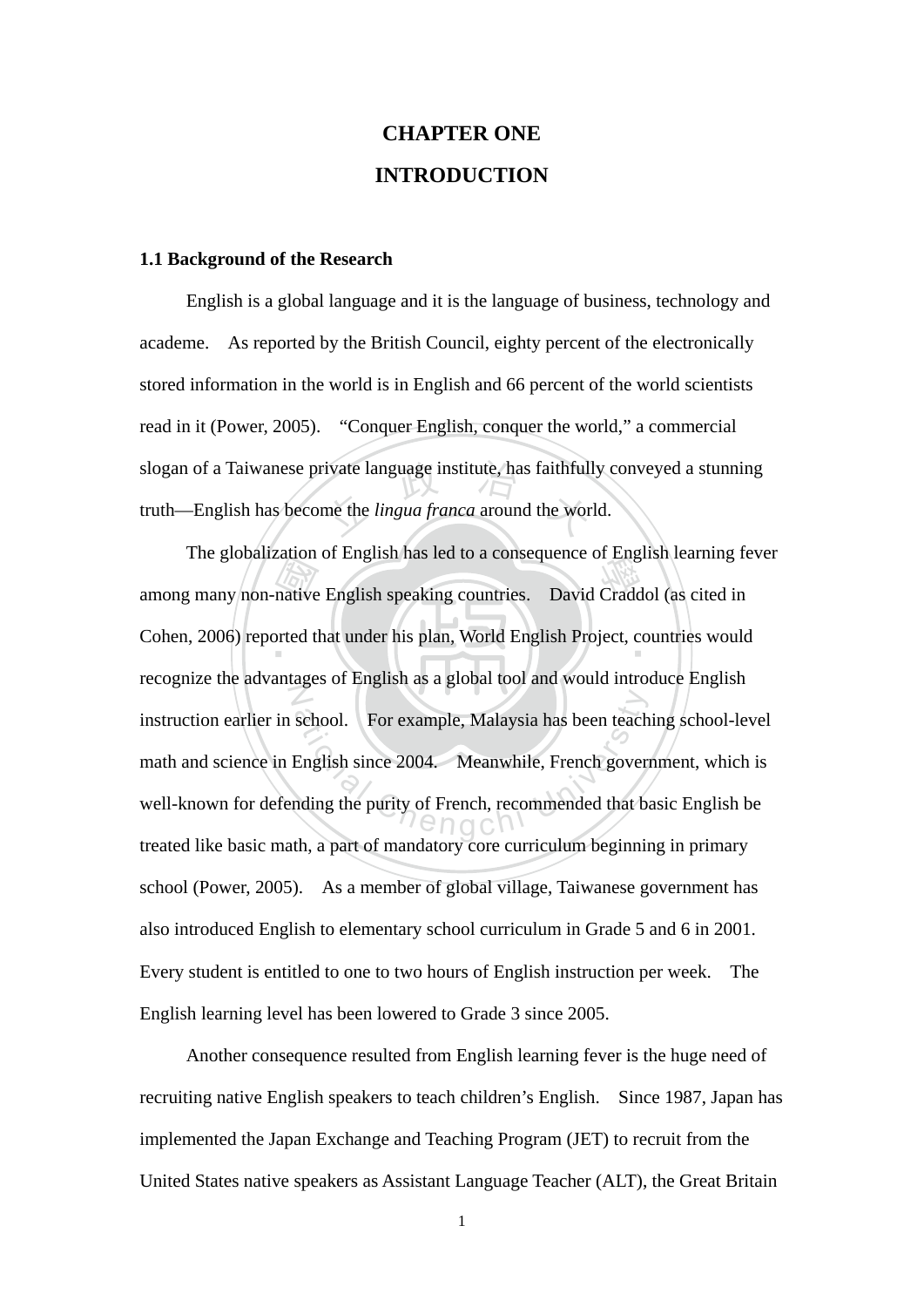Since then, the strengths and weaknesses of NESTs' teaching began to receive much<br>attention in research (Ting, 2001; Lin, 2002; Liu, 2004; Cheng, 2004; Chen, 2005). original reasons for the central and local governments in Taiwan to recruit NESTs<br>may be varied, neither the Taiwanese central government nor any local government ‧ attention in research (Ting, 2001; Lin, 2002; Liu, 2004; Cheng, 2004; Chen, 2005). N mowledge and their lack of long-term commitme<br>
main causes which lead to the failure of the program<br>
006; Chou, 2005; Lin, 2002). and New Zealand. South Korea also launched a similar program, the English Program in Korea (EPIK), in 1996. Two year after South Korea, the Hong Kong government launched a large-scaled program called Native English Scheme (NET), in which 700 native speakers were hired to teach English in 450 Hong Kong secondary schools. In 2004, the Ministry of Education (MOE) in Taiwan also recruited native English teachers with the aim of improving students' English communicative ability. Before this national program was launched, two regional programs had already been initated by Hsinchu City and Ilan County in 2001 (Cheng, 2004). Although the may be varied, neither the Taiwanese central government nor any local government can claim their recruitment program successful even after a few years of practice. Drawing upon the results proposed by the researches mentioned above, NEST' lack of TEFL professional knowledge and their lack of long-term commitment of teaching in Taiwan may be the main causes which lead to the failure of the programs in Taiwan (Chen, 2007; Wen, 2006; Chou, 2005; Lin, 2002).

## **1.2 The Purpose of the Study**

Based on the problems mentioned above, the purpose of this study is to investigate the experience and the teaching of one NEST, Bert, who has successfully taught English in Taiwan for fourteen years. By investigating his past teaching experience, his classroom practices, and the difficulties which he has encountered in Taiwan, it is hoped to shed some light on how a NEST in Taiwan could develop himself to be an English teacher and to successfully teach English for a long time. If more cases of the NESTs' successful teaching experience and their classroom practices are provided, beginning NESTs in Taiwan are more likely to develop their